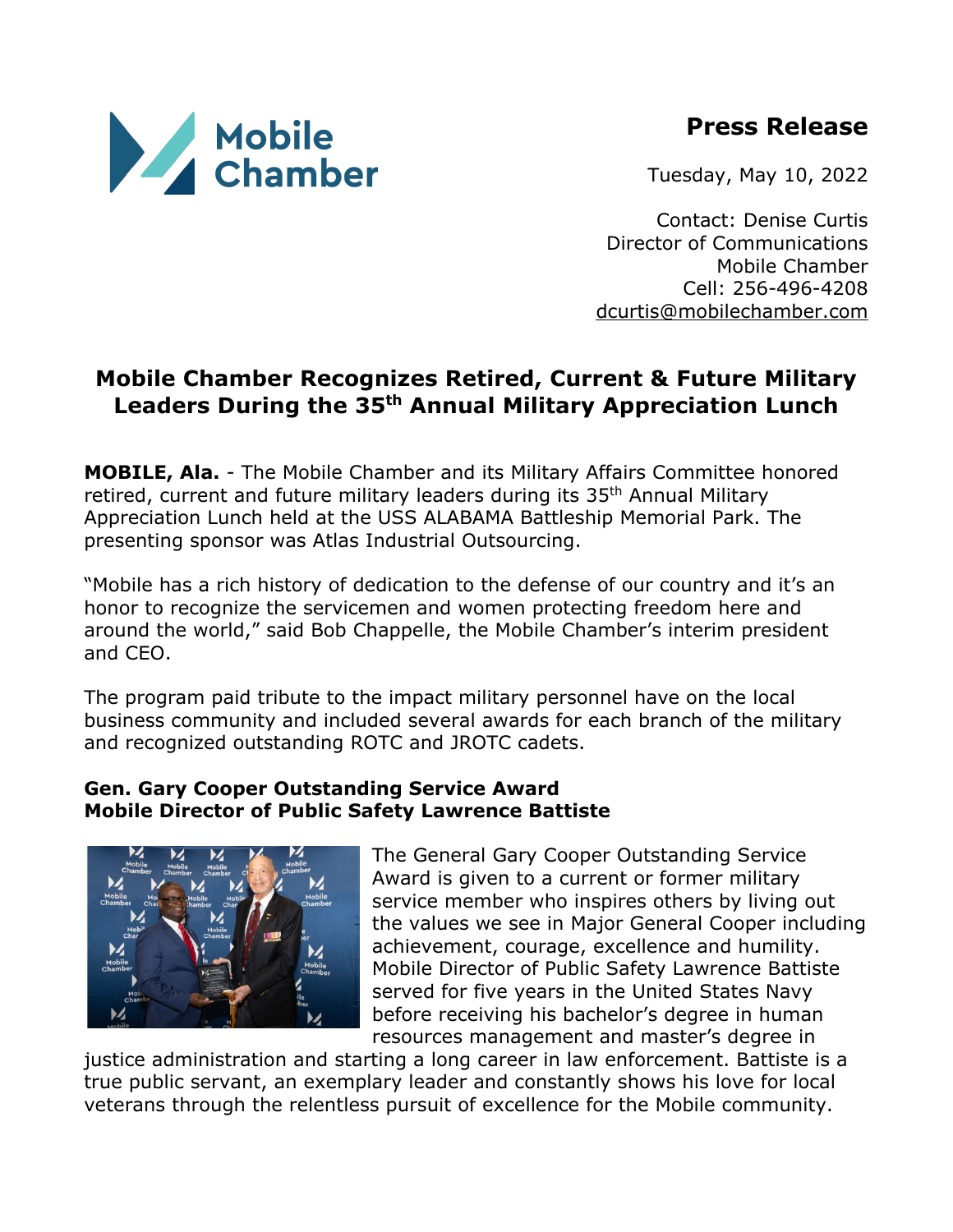#### **Air & Space Forces Association STEM Teacher of the Year for South Alabama, Jamie Bosarge, Bryant High School**

Jamie Bosarge was a laboratory technician at a local hospital before switching careers to education. She now teaches biology, anatomy and biotechnology at Bryant High School in Bayou La Batre. She sponsors the Student Government Association and co-sponsors the Spirit Congress. She started the after-school Science of Crime Scene Investigation program.



Bosarge aspires to lead by example, promoting a culture of life-long learning. Her classroom includes opportunities for inquiry-based learning as she teaches real-world lessons that encourage students to develop problemsolving and critical thinking skills. She is the MCPSS High School Teacher of the Year.

#### **Sea Cadet Awards Lt. Tony Graham and Mrs. Angela Graham**



Lt. Tony Graham and Mrs. Angela Graham are the 2022 Sea Cadet Awardees. Lt. Tony Graham has served in the U.S. Army for 22 years. They joined the Sea Cadets as leaders in 2014 after their daughter became interested in the program when she visited the unit during a ship arrival for Mardi Gras.

Tony has been the Commander of Dunlap Division for the past 6 plus years and Angela has been the

Administrative Officer for 8 years. During their time with the program, they have had Cadets go into all the branches of the military, attend colleges and make great steps forward to making a better civilian career choice.

#### **The Navy League Hugh M. Casteix Award Marine Science Technician First Class Frances Caselton**

The U.S. Navy League Hugh M. Casteix Award recognizes local active-duty members of the Sea Services for their outstanding accomplishments in the performances of their duties.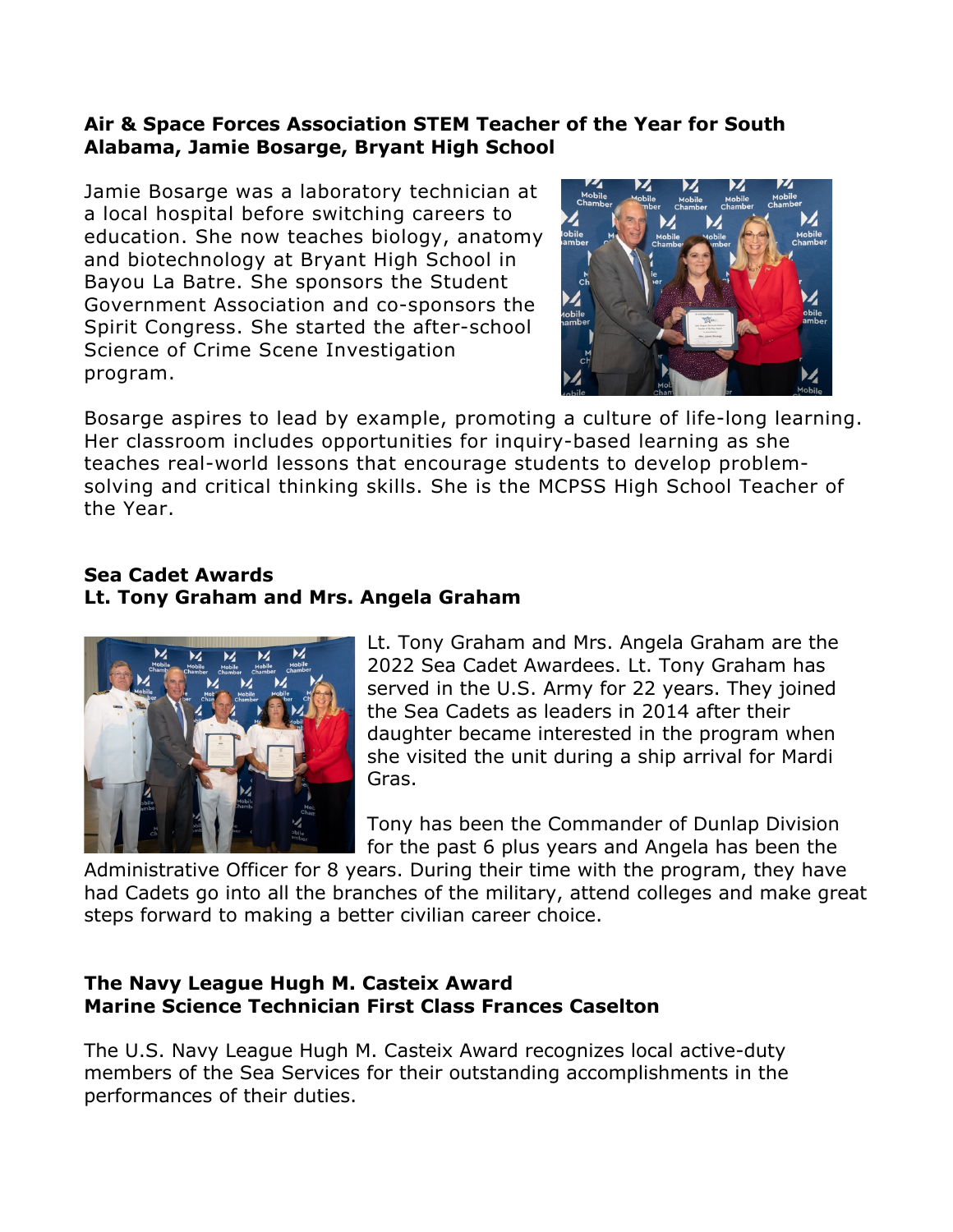Marine Science Technician First Class Frances Caselton displayed exceptional technical expertise during two complex pollution response cases, managing more than \$33,000 in federal funds and the recovery of more than 1,700 gallons of oil products. Dedicating more than 50 hours of community service, she championed community outreach programs and coordinated food drives and sorted food for distribution to hundreds of families through the Feeding of the Gulf Coast organization. She's also distinguished herself as an ambassador to the Coast Guard, by supporting local educational organizations including Junior Achievement and Big Brothers – Big Sisters of South Alabama.



#### **Air Force ROTC Outstanding Achievement Award – Cadet Ayah Ayad**

The Air Force ROTC Outstanding Achievement Award recognizes a cadet who has shown exemplary leadership skills throughout the year and is a model cadet. The 2022 winner is Cadet Ayah Ayad.

The following Air Force ROTC Cadets were also recognized:

Cadet Ayah Ayad Cadet Allen Bates Cadet Stephen Beaugrand Cadet Gabriel Bohler Cadet Trei Dawson

**Cadet Darius Duncan**

Cadet Devin Dunne Cadet Joseph Edmonds Cadet Joseph Flint Cadet Jackson Flowers Cadet Hunter Green

Cadet Faith Le Cadet Christopher Lyons Cadet Donovan Mcarthur Cadet Joshua Perdue Cadet Vladyslav Zhukov

The Army ROTC Outstanding Achievement Award recognizes a cadet learning military skills, citizenship and public service. The 2022 winner is Cadet Darius Duncan.

**Army ROTC Outstanding Achievement Award**